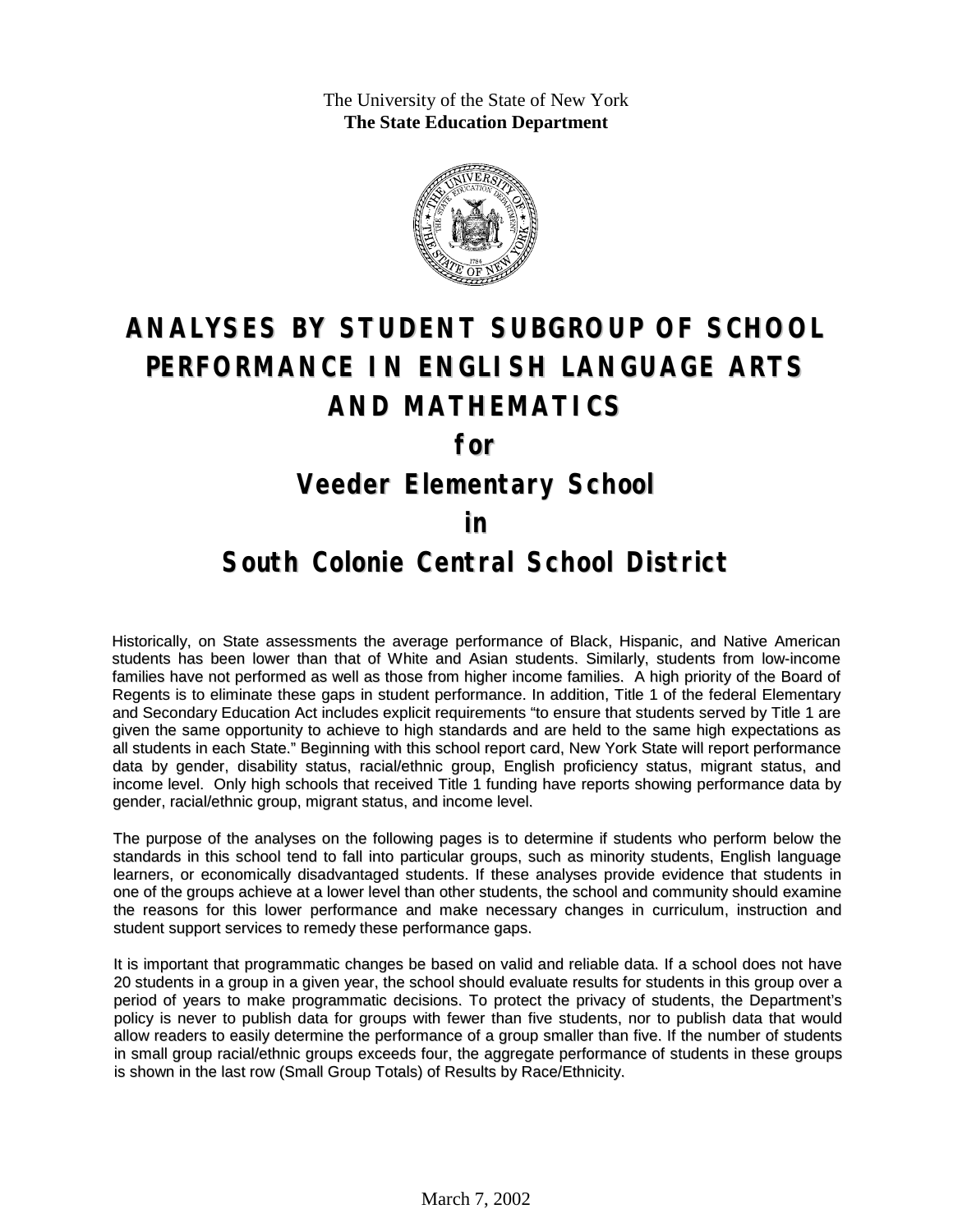## **Elementary English Language Arts**

A description of the performance levels and summary results for all general-education students and all students with disabilities can be found in the *Overview* of the New York State Report Card.

|                                          | <b>Counts of Students</b> |            |                             |                |             |             |              |       | <b>Percentages</b>           |                  |
|------------------------------------------|---------------------------|------------|-----------------------------|----------------|-------------|-------------|--------------|-------|------------------------------|------------------|
| <b>Student Subgroup</b>                  | <b>Not Tested</b>         |            |                             | <b>Tested</b>  |             |             |              |       | of Tested<br><b>Students</b> |                  |
|                                          | <b>ALT</b>                | <b>ELL</b> | No<br>Valid<br><b>Score</b> | Level<br>1     | Level<br>2  | Level<br>3  | Level<br>4   | Total | Level<br>$2 - 4$             | Level<br>$3 - 4$ |
| Results by Race/Ethnicity                |                           |            |                             |                |             |             |              |       |                              |                  |
| American Indian/Alaskan<br><b>Native</b> | $\Omega$                  | 0          | 0                           | $\mathbf 0$    | $\mathbf 0$ | $\mathbf 0$ | $\mathbf 0$  | 0     | 0%                           | 0%               |
| <b>Black</b>                             | 0                         | $\pmb{0}$  | 1                           | s              | $\mathbf s$ | $\mathbf s$ | s            | 4     | $\mathbf s$                  | $\mathbf s$      |
| Hispanic                                 | 0                         | 0          | 0                           | 0              | 0           | 0           | 0            | 0     | 0%                           | 0%               |
| Asian or Pacific Islander                | $\mathbf 0$               | 0          | 0                           | s              | $\mathbf s$ | S           | $\mathbf S$  | 4     | s                            | s                |
| White                                    | 0                         | 0          | $\mathbf 0$                 | $\mathbf{2}$   | 20          | 46          | 27           | 95    | 98%                          | 77%              |
| Total                                    | 0                         | 0          | 1                           | $\mathbf{2}$   | 23          | 50          | 28           | 103   | 98%                          | 76%              |
| Small Group Totals (s)                   | 0                         | 0          | $\mathbf{1}$                | $\pmb{0}$      | 3           | 4           | 1            | 8     | 100%                         | 63%              |
| Results by Gender                        |                           |            |                             |                |             |             |              |       |                              |                  |
| Female                                   | 0                         | 0          | $\pmb{0}$                   | $\mathbf{1}$   | 10          | 22          | 13           | 46    | 98%                          | 76%              |
| Male                                     | 0                         | 0          | 1                           | $\mathbf{1}$   | 13          | 28          | 15           | 57    | 98%                          | 75%              |
| Total                                    | 0                         | 0          | $\mathbf{1}$                | $\overline{2}$ | 23          | 50          | 28           | 103   | 98%                          | 76%              |
| Results by English Proficiency Status    |                           |            |                             |                |             |             |              |       |                              |                  |
| <b>English Proficient</b>                | 0                         | 0          | $\mathbf{1}$                | $\overline{2}$ | 23          | 50          | 28           | 103   | 98%                          | 76%              |
| <b>Limited English Proficient</b>        | 0                         | 0          | $\mathbf 0$                 | $\mathbf 0$    | $\mathbf 0$ | $\mathbf 0$ | $\mathbf 0$  | 0     | 0%                           | 0%               |
| Total                                    | $\Omega$                  | 0          | $\mathbf{1}$                | 2              | 23          | 50          | 28           | 103   | 98%                          | 76%              |
| Results by Income Level                  |                           |            |                             |                |             |             |              |       |                              |                  |
| Economically<br>Disadvantaged            | $\mathbf 0$               | 0          | 0                           | 0              | 5           | 3           | $\mathbf{1}$ | 9     | 100%                         | 44%              |
| Not Disadvantaged                        | 0                         | 0          | $\mathbf{1}$                | $\mathbf{2}$   | 18          | 47          | 27           | 94    | 98%                          | 79%              |
| Total                                    | $\mathbf 0$               | 0          | $\mathbf{1}$                | $\mathbf{2}$   | 23          | 50          | 28           | 103   | 98%                          | 76%              |
| Results by Migrant Status                |                           |            |                             |                |             |             |              |       |                              |                  |
| <b>Migrant Family</b>                    | 0                         | 0          | $\pmb{0}$                   | $\mathbf 0$    | $\mathbf 0$ | $\mathbf 0$ | 0            | 0     | 0%                           | 0%               |
| Not Migrant Family                       | 0                         | 0          | $\mathbf{1}$                | 2              | 23          | 50          | 28           | 103   | 98%                          | 76%              |
| Total                                    | 0                         | 0          | 1                           | 2              | 23          | 50          | 28           | 103   | 98%                          | 76%              |

**Note. ALT** designates severely disabled students eligible for the New York State Alternate Assessment; **ELL** designates English language learners eligible for an alternative assessment of proficiency in reading English; and **No Valid Score** designates students who did not receive a valid test score because of absence from all or part of the test or because the test was administered under nonstandard conditions.

03/07/02